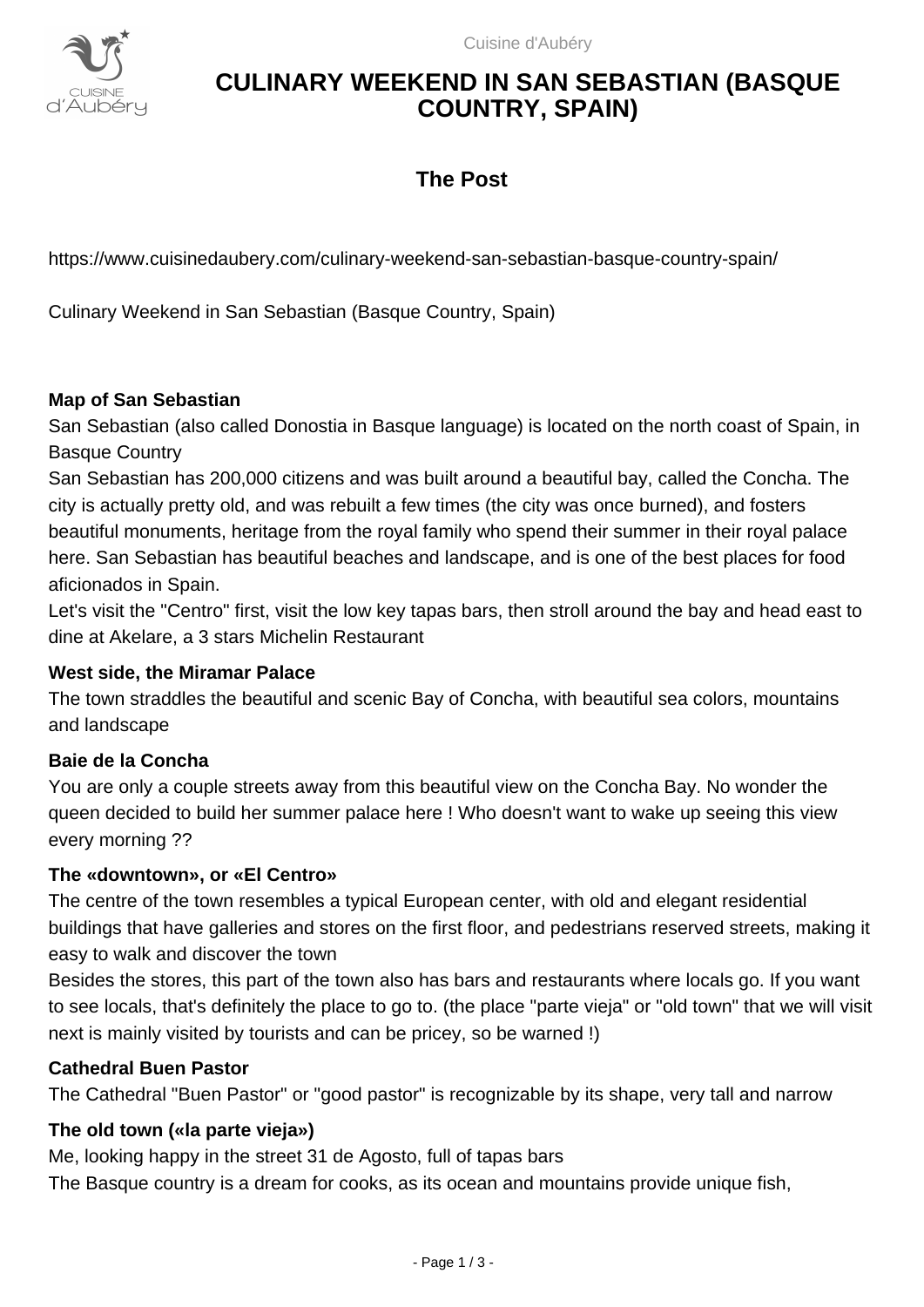

# **CULINARY WEEKEND IN SAN SEBASTIAN (BASQUE COUNTRY, SPAIN)**

vegetables and meat. No wonder that so many three stars Michelin restaurants can be found around here

## **Les bars a Tapas de la veille ville**

This part of the town is visited by all the tourists, and has a lot of tapas bars. Some are specialized in fish, others in the local ham, others in sheep. It is best to stop at several bars and taste different food

## **The Beti Jai bar**

One of the tapas bars I liked very much, the Beti Jai which I recommend

Enough with "Tapa", it's time to remind everyone that you will not hear of say "Tapas", but "Pintxos", the official name in Basque country ! (although it's actually the same !). Pronounce "Pin-tcho" What I liked at the Beti Jai besides the quality of the food, is the modern twist. Some of the pintxos are unique, as they are more original than the traditional tapas, with new ingredients combined together

The Beti Jai also has more traditional pintxos. This is a bocadillo, a traditional sandwich made with fresh bread and local ham, freshly cut

## **The Bartolo bar**

Another bar that is worth stopping at, the bar Bartolo, more traditional than the previous one, but a must stop.

They are known for their grilled liver tapas.

## **Aralar**

## **The City Hall**

### **Santa Maria Church**

Let's now visit the church Santa Maria, and let's walk through the most scenic streets of the town. It looks like you are going back in time! Buildings and streets are beautifully preserved

### **Plaza de la constitucion**

Let's head towards the "parte vieja", or old town. First, let's stop 15 minutes in this beautiful plaza de la constitucion, an enclosed plaza where locals come to relax

The plaza is very relaxing (as it is enclosed, you won't hear any cars), looks like an oasis in this hectic part of the town

**Mount Urgull**

**Baztan**

**Casa Alcalde**

**Munto**